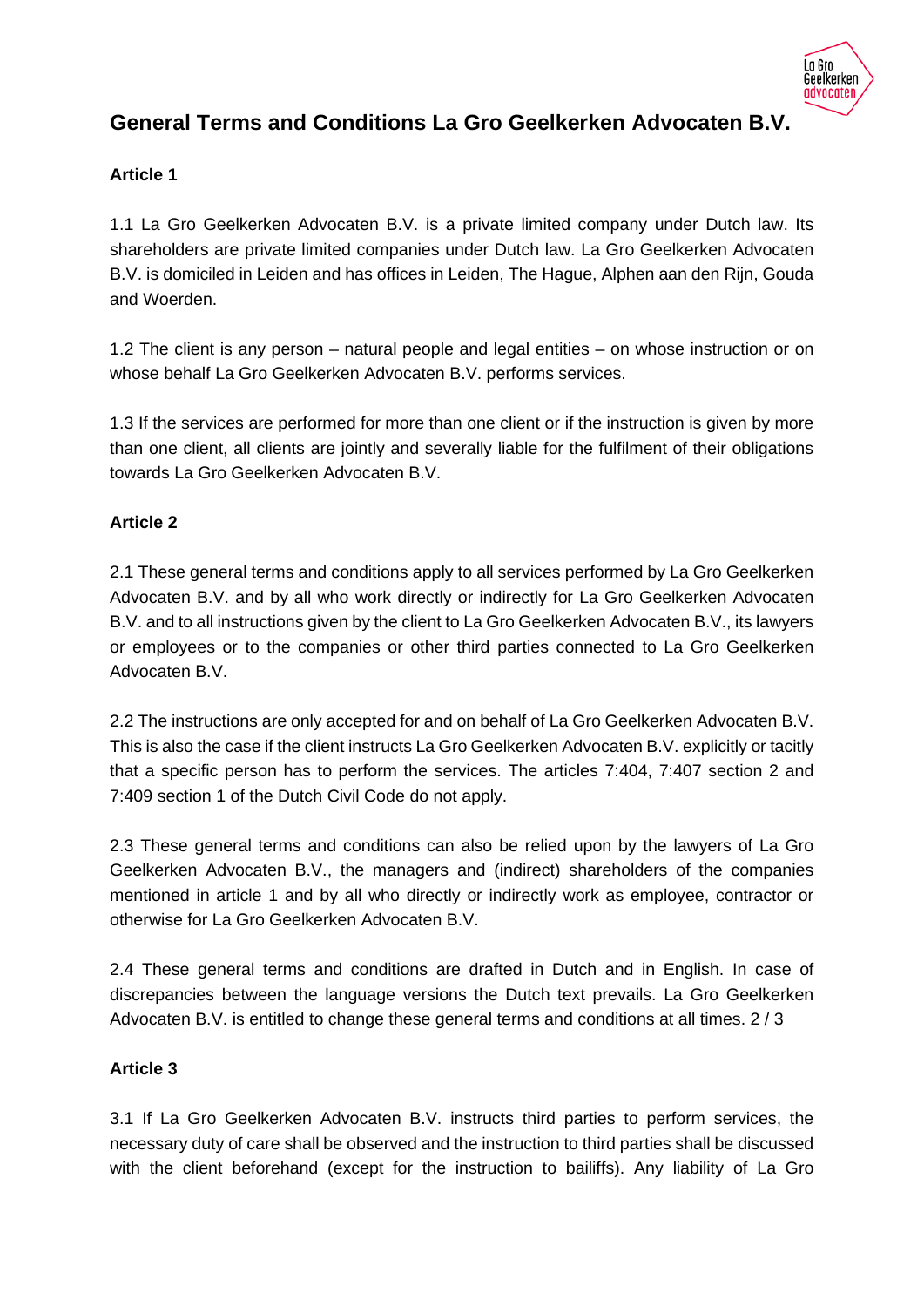

Geelkerken Advocaten B.V. for breaches of contract or otherwise by these third parties is excluded.

3.2 If the third party is a lawyer with a practice abroad, the client is considered the party who instructs this third party.

## **Article 4**

4.1 Notwithstanding the duty to complain in due time pursuant to article 6:89 of the Dutch Civil Code, any and all liability for breach of contract shall lapse after expiration of the term of one year from the day following the day on which the event directly or indirectly giving rise to the damages took place.

4.2 Furthermore, any and all liability of La Gro Geelkerken Advocaten B.V. for damages, costs or compensations of whatever kind is limited to the amount paid out under the professional liability insurance policy, increased by the deductible.

4.3 If and insofar for whatever reason no payment under the insurance policy takes place, but La Gro Geelkerken Advocaten B.V. is considered liable nonetheless, the liability is limited to the amount of the fees invoiced to the client in the case concerned with a maximum of  $\epsilon$ 50,000.–.

4.4 Any liability for consequential damages, loss of profit, loss or lost opportunities is excluded.

4.5 If both the client and a third party or third parties claim compensation of damages in relation to services performed to the client by or on behalf of La Gro Geelkerken Advocaten B.V., the damages incurred by the client are not eligible for compensation if and insofar the damages – individually or combined with the damages payable to the third parties – exceed the aforementioned caps. 3 / 3

### **Article 5**

5.1 Unless it is agreed upon otherwise, the fee shall be calculated by multiplying the hours spent with the tariffs that are annually set by La Gro Geelkerken Advocaten B.V.

5.2 La Gro Geelkerken Advocaten B.V. invoices not only the fees but also third party costs, like court costs and bailiff costs.

5.3 The term of payment of the invoices is 14 days from the date of the invoice. If the invoice is not paid in time, the client is obliged to pay the statutory commercial interest pursuant to article 6:119a of the Dutch Civil Code. If the client is not a professional, he is obliged to pay the statutory interest pursuant to article 6:119 of the Dutch Civil Code.